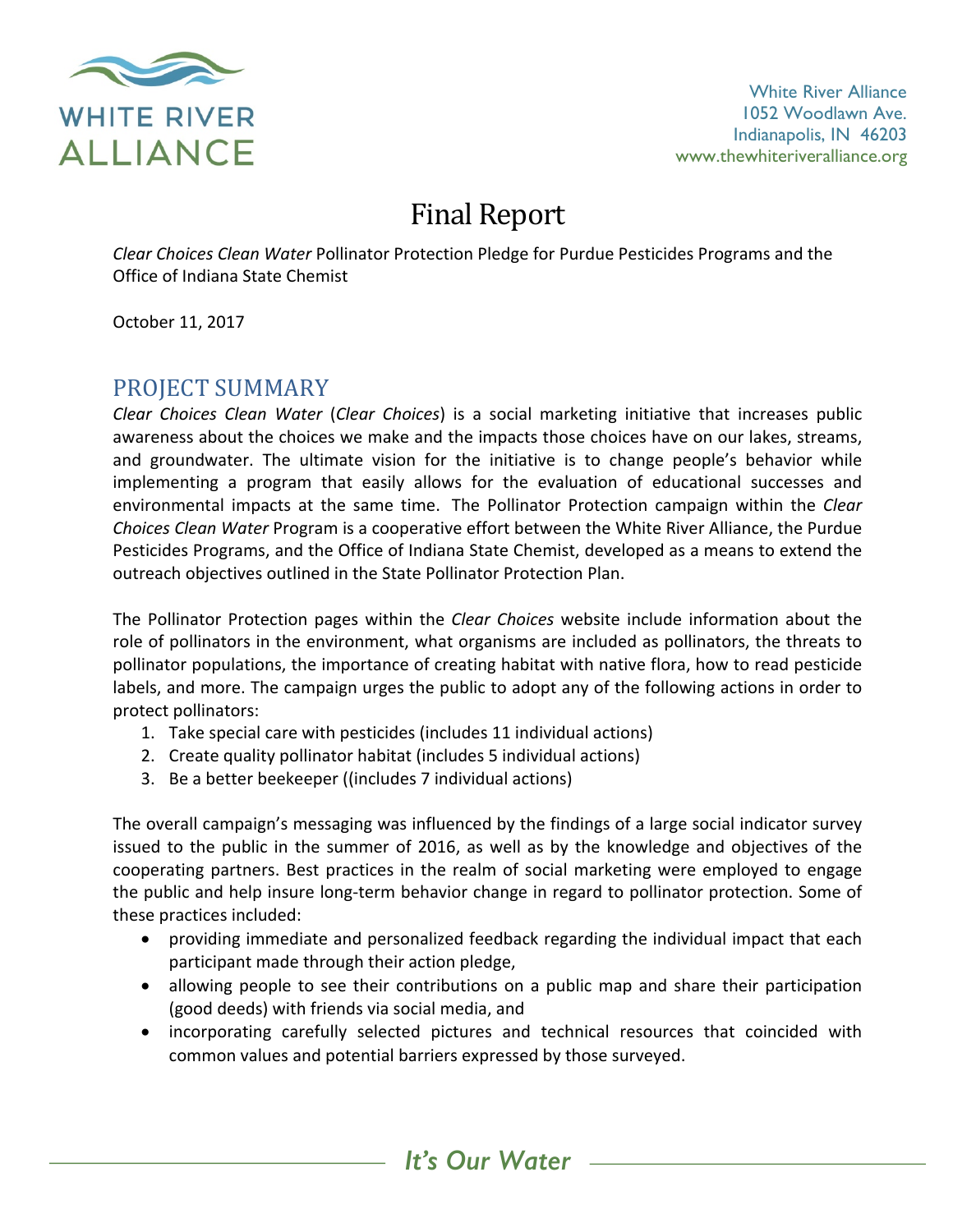#### MEETINGS

The *Clear Choices* team and project partners met a total of five times in person or by phone conference in order to prepare the campaign content, including the website pledge material, and all associated outreach materials. This ensured that the *Clear Choices* Pollinator Protection message was thorough and consistent with Purdue Pesticides Programs and the Office of Indiana State Chemist ongoing work related to pollinators. The *Clear Choices* team also presented to the Pesticide Review Board on two occasions.

*Presentations to the Pesticide Review Board* August 18, 2016 June 1, 2017

*Program Review Meetings* April 13, 2016 June 7, 2016 July 12, 2016 December 1, 2016 April 13, 2017

### OUTREACH AND PROMOTION

The *Clear* Choices team identified relevant audiences and worked to deliver the Pollinator Protection action pledge message at a wide variety of venues. The team also worked with and through multiple partners to distribute materials and messaging.

#### Partners Engaged

- Indiana State Museum
- The Children's Museum of Indianapolis
- Indianapolis Zoo
- Indiana State Fair
- The Nature Conservancy
- Hoosier Environmental Council
- Marian College Nina Mason Pulliam Eco Lab
- Keep Indianapolis Beautiful
- Indiana Children and Nature Network
- Hamilton County Parks and Recreation
- Hamilton County Soil and Water Conservation District
- Metazoa Brewery
- Reconnecting to Our Waterways
- Indiana Association of Soil and Water Conservation Districts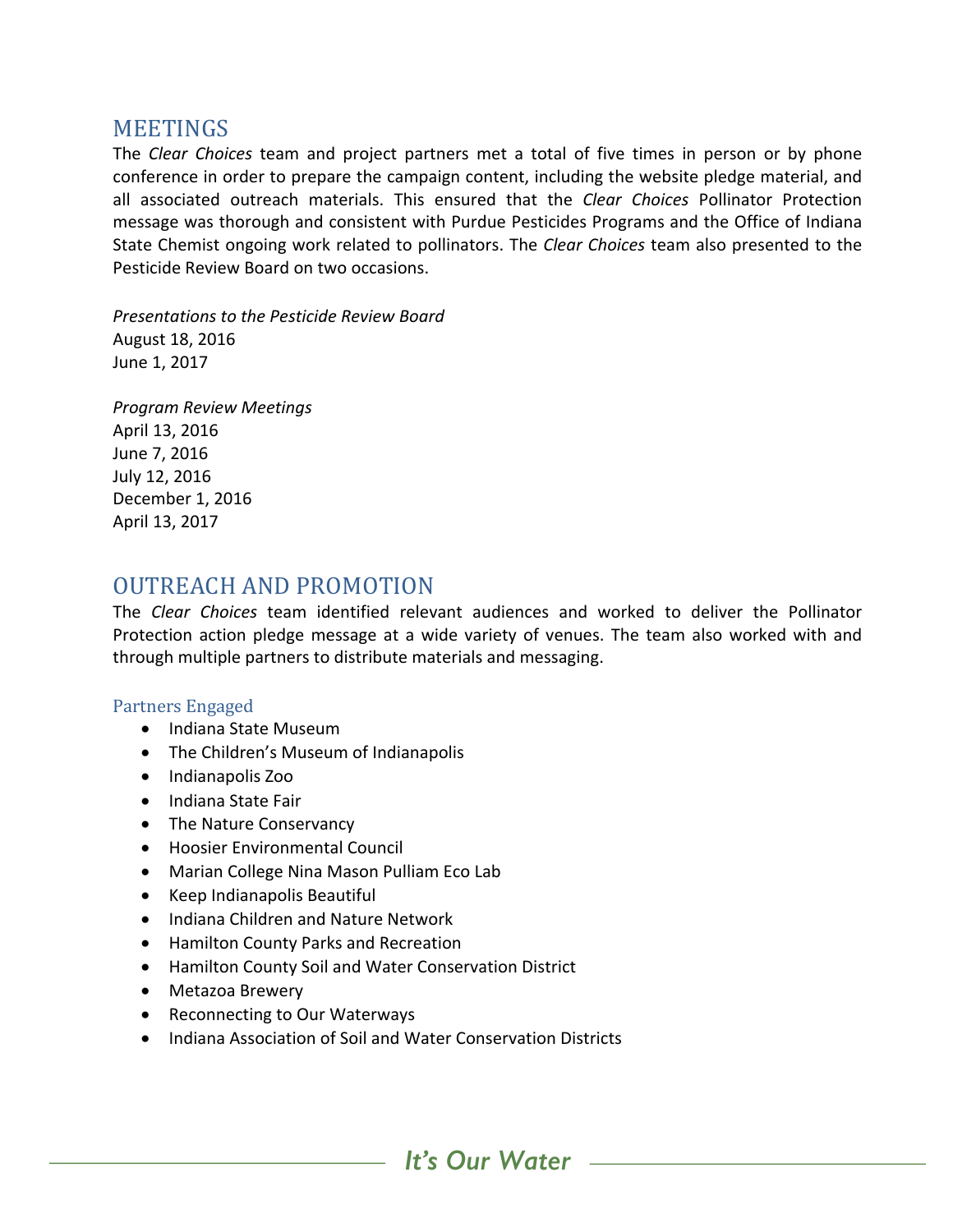The following is a list of presentations and events delivered by *Clear Choices* staff:

- April 18, 2017: Delivered message and hosted a viewing of the documentary, *Hometown* Habitat, at Flix Brewhouse in Carmel, Indiana.
- April 19, 2017: Held a launch event at Metazoa Brewery, who brewed a special Buzzworthy Honey Weiss beer for the occasion.
- April 21, 2017: Booth at the Indiana State Museum Science Fair to deliver pollinator message.
- May 12, 2017: Booth at the Children's Museum Eco Fair to deliver clean water/pollinator protection message.
- June 9, 2017: Booth at the ICAN Nature Play Days launch on Monument Circle in Indianapolis.
- June 20, 2017: Led activity at Indiana State Museum Eco Camp

#### General Announcements & Articles

- White River Alliance *Currents* e-news
	- o March 27, 2017
	- $\circ$  April 11, 2017
	- $\circ$  April 26, 2017
	- $\circ$  June 14
- May and June editions of HortusScope, a monthly e-bulletin
- Multiple social media posts via White River Alliance, *Clear Choices Clean Water*, and multiple above listed partners

### MATERIALS

- Seed packet
	- o The Pollinator Protection seed packet is a *Clear Choices*-branded envelope of pollinator-friendly native plant seeds intended to be used as a free giveaway that directs recipients to the *Clear Choices* website and promotes the use of native flora to build habitat.
	- $\circ$  Purchased and began the distribution of 10,000 packets; More than 7,000 packets distributed to date.
	- $\circ$  Packets were and continue to be shared with partners for wider distribution. This includes all of the partners mentioned above, including a special packet designed for the Indianapolis Zoo (paid for by the zoo but containing *Clear Choices* Pollinator Protection graphics and messaging). The zoo purchased an additional 10,000 packets for distribution into 2018.
- Postcards
	- o The Pollinator Protection postcard is a *Clear Choices*-branded giveaway which contains some basic information about the campaign and directs further interest to the website.
	- $\circ$  An adult-oriented postcard was developed and printed, as well as a kid-oriented card that includes a topical word search.

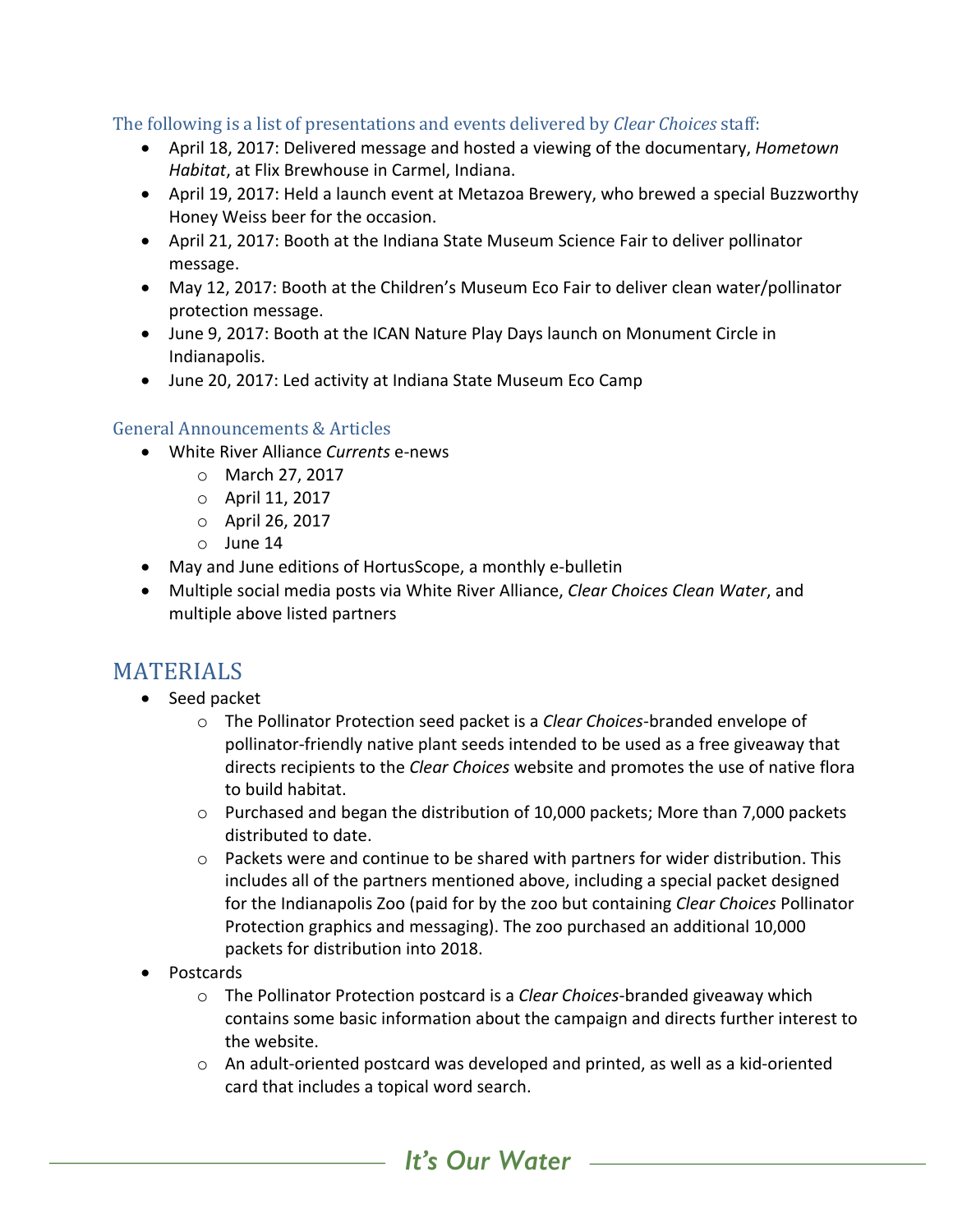- $\circ$  800 postcards were printed with close to 700 distributed to date, many of which were targeted to Keep Indianapolis Beautiful's Pollinator Count Initiative participants and block captains for distribution in their related programming.
- $\circ$  Design files of the postcards were made available to Purdue Pesticides Programs and the Office of Indiana State Chemist for future reproduction and distribution as desired
- Posters
	- o The Pollinator Protection poster is a *Clear Choices*-branded item similar to the postcard. It contains basic information about the campaign and directs further interest to the website. While the postcard is easily passed out at events, this piece is better utilized in stationary applications where interested audiences may come in contact with it.
	- $\circ$  Printed 35; Future plans are underway for wider printing and distribution.
	- $\circ$  Design files were made available to Purdue Pesticides Programs and the Office of Indiana State Chemist for future reproduction and distribution as desired
- Banner
	- o The Pollinator Protection banner is a *Clear Choices*-branded, free-standing informational banner. It contains basic pollinator protection messaging and is intended to be used at events.
- Bookmark
	- $\circ$  Developed a Pollinator Protection bookmark with basic messaging
	- $\circ$  Printed 1000 bookmarks for distribution to partners' venues
	- $\circ$  Continuing to coordinate with partners to determine printing needs
- Coloring page
	- $\circ$  Developed a pollinator-themed coloring page which contains basic information about the campaign and directs further interest to the website.
	- $\circ$  Shared file with museum partners for use in their kid-focused activities
- Infographics
	- $\circ$  Developed a series of infographics to accompany web materials and future outreach efforts, including those conducted by partner organizations.
	- o Currently in production with designer. Final versions expected by late October 2017.
- PowerPoint presentation
	- $\circ$  This presentation was designed to introduce lay audiences to the issues surrounding pollinator populations and report basic background information derived from the social indicator survey.

Note: all outreach materials include the Purdue Pesticides Programs logo, and all design files are made available to any/all cooperating partners.

### ASSESSMENT AND REPORTING

The *Clear Choices* team developed, delivered, and analyzed a social indicator survey to determine public attitudes and knowledge regarding pollinators, the threats they face, their role in the environment, as well as gauge respondents' willingness to use native plants and identify barriers to such activity.

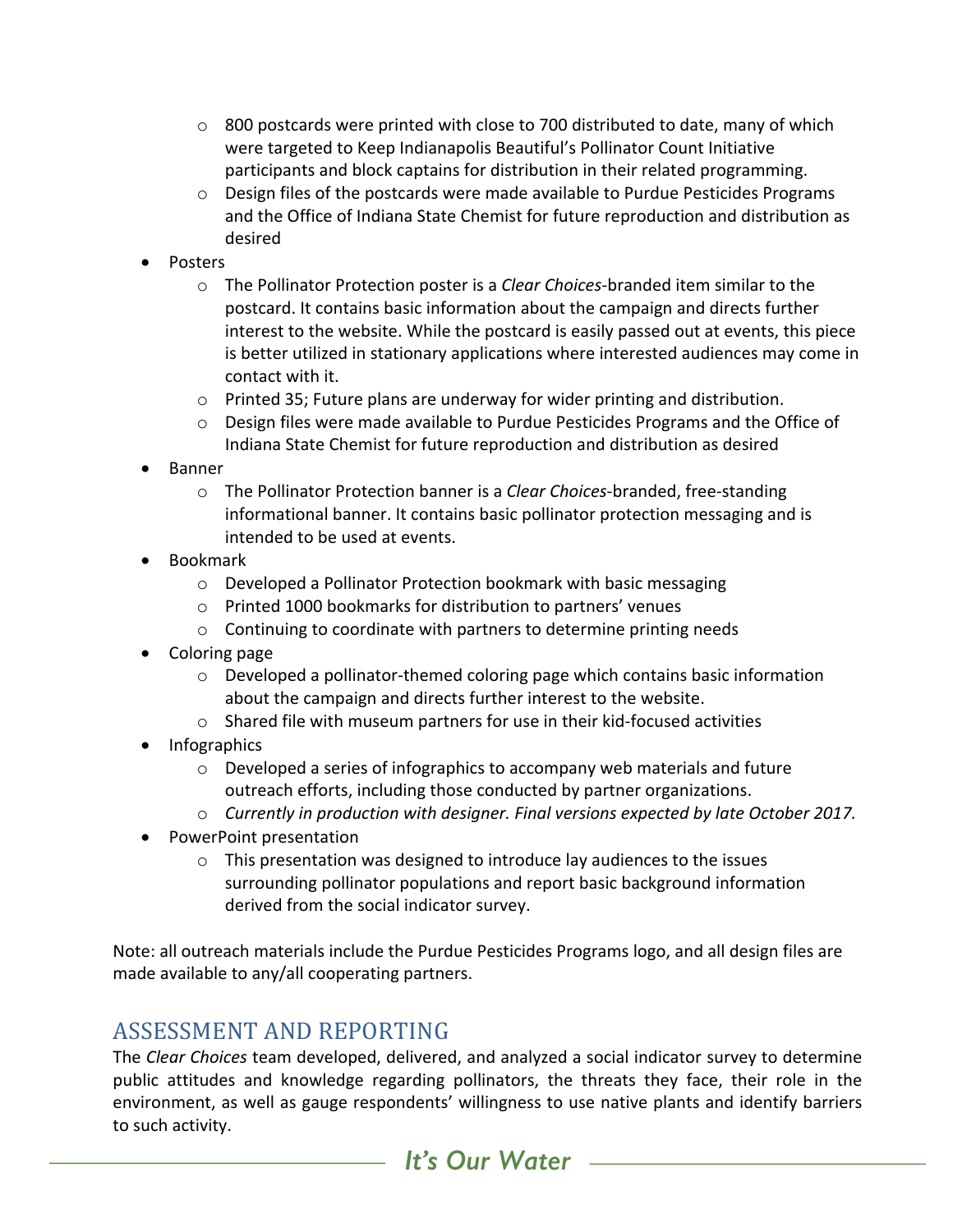The survey included a free honey incentive provided by Clover Blossom Honey (500 mailed to survey participants). There were 1104 respondents to the survey. Information gathered during the survey about the public's knowledge in regard to pollinators and their willingness to act, provides a baseline from which to measure the campaign's outreach success over future years.

#### Outreach Successes and Statistics

As of October 10, 2017, the campaign has a total of 28 action pledges. The *Clear Choices Clean Water* Pollinator Protection webpage had 252 total page views, including 205 unique page views. The campaign also drove new traffic to the Native Plant pages, which supports the Pollinator Protection campaign mission. Website activity came from a variety of sources. Facebook posts, enews invites from partner cities and towns, and event attendance drove most of the traffic.

#### **Habitat Output Measures**

Pollinator-focused native planting pledges resulted in the following increases in habitat acres and the associated water pollution-prevention outcomes:

- 42 acres of native planting area and rain gardens pledged to be or already planted which will reduce:
- $\bullet$  4654 lbs sediment/yr,
- $\bullet$  8 lbs phosphorus/yr,
- $\bullet$  51 lbs nitrogen/yr, and
- 3841 lbs algae/yr from entering our waterways.

#### **Outreach Challenges and Considerations**

It is important to remember that active pledges are, by themselves, a gold standard measure of engagement. Many people may be moved by a pledge campaign but unwilling to take such a public stand, especially one that commits their address to a map on a public website. A more complete picture of outreach success emerges when the engagement data is viewed in full. Data, such as 252 of page views over a six-month time period, suggests much broader engagement with audiences who in one way or another encountered the Pollinator Protection campaign. Likewise, the number of people reached by messages delivered at events or through e-news updates, or those that picked up and planted seed packets, or those that posted their actions and shared pollinator posts via their social media account; all of these outreach mechanisms are laying a strong foundation for raising a broader social awareness. This multi-pronged approach is key to message reinforcement and growing the campaign's reach.

### FUTURE PLANS

The White River Alliance is pleased to offer a Phase 2 proposal for continued outreach and education efforts on behalf of Purdue Pesticide Programs and the Office of Indiana State Chemist  $-$  see attached proposal. The items included within the proposal build upon successes and relationships that have been built to date. Proposed ideas also take into account 'bang for buck' strategies  $-$  strategies that will produce the most resources for the widest distribution, such as videos and affordable take-home materials. There remains a lot of room to substantially and meaningfully impact pollinator protection through public outreach and education using the *Clear Choices Clean Water platform.* And the *Clear Choices* team is excited to do so!